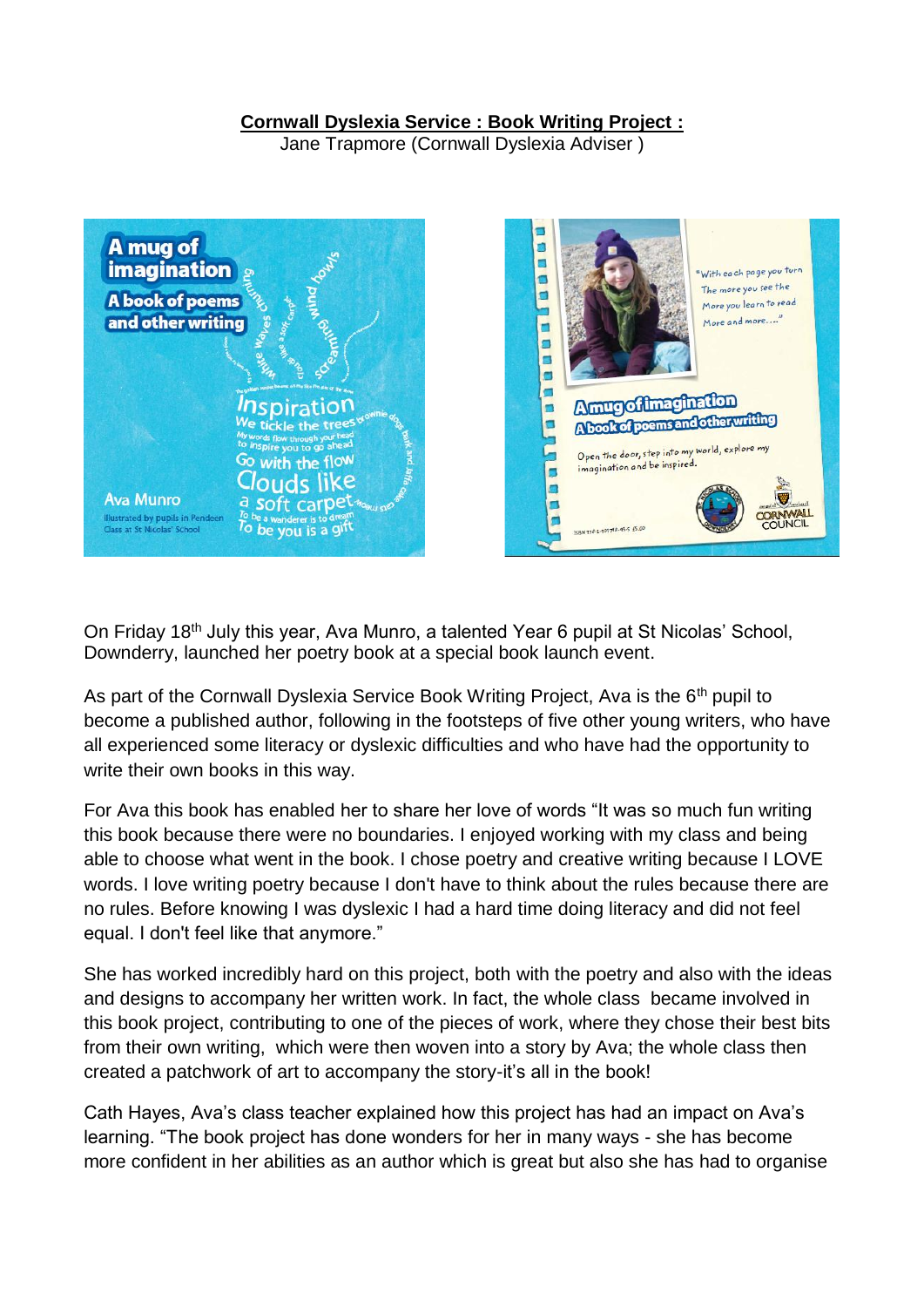herself by gathering the poems, take responsibility for getting the photos together, delegate jobs to her classmates and lead them in the project. We have seen their respect and admiration for Ava increase too which has been fantastic for helping her feel like a leader not just part of the crowd."

This book is a little different from the other books in the series, as Ava is the first girl to be involved and the book. 'A mug of imagination' is a collection of poetry and other fictional writing demonstrating her love of words.

Ava's mum explained "Writing this book has been a fantastic experience for Ava and her school. Ava has crawled out of her small tight chrysalis and spread her wings. It is a delight to see and I cannot thank the School and the Cornwall Dyslexia Service enough for this opportunity…Ava has had a lot of fun writing this book of poetry. She has loved sharing the journey with her teachers, her classmates and the school. Most importantly Ava has enjoyed being able to share her love of poetry and words with all of you"

Jane Trapmore, Dyslexia Adviser for Cornwall reflected " Every pupil involved in writing their own book have brought many rewards, in particular watching a young person grow in confidence and stature as a learner, and this project has been no exception. It has been a pleasure to work with Ava and her teachers at school."

Ava's book **A mug of imagination** is the 6<sup>th</sup> book in the series. The other five books have been written in a similar pattern; working with young people whole have all experienced some literacy/ dyslexic difficulties and who might not have been expected to write their own books. However, the impact for each individual has been evident both in their approach to learning and in academic progress, but more importantly, in an increase in a range of other skills- in their confidence in themselves as learners and in their attitude and approach to work. Each child has enjoyed and been fully engaged in the experience of choosing the content of their books; researching ,planning and organising the different sections , as well as working to deadlines, collecting information, editing and drafting and interviewing others..

It has made a difference to each of these young people who have had this opportunity. This is a project that could be replicated in other areas of the country in a similar way.

For more information or to purchase any of these books, please contact Jane on [dyslexia@cornwall.gov.uk](mailto:dyslexia@cornwall.gov.uk) , (Each book costs £5 plus P&P)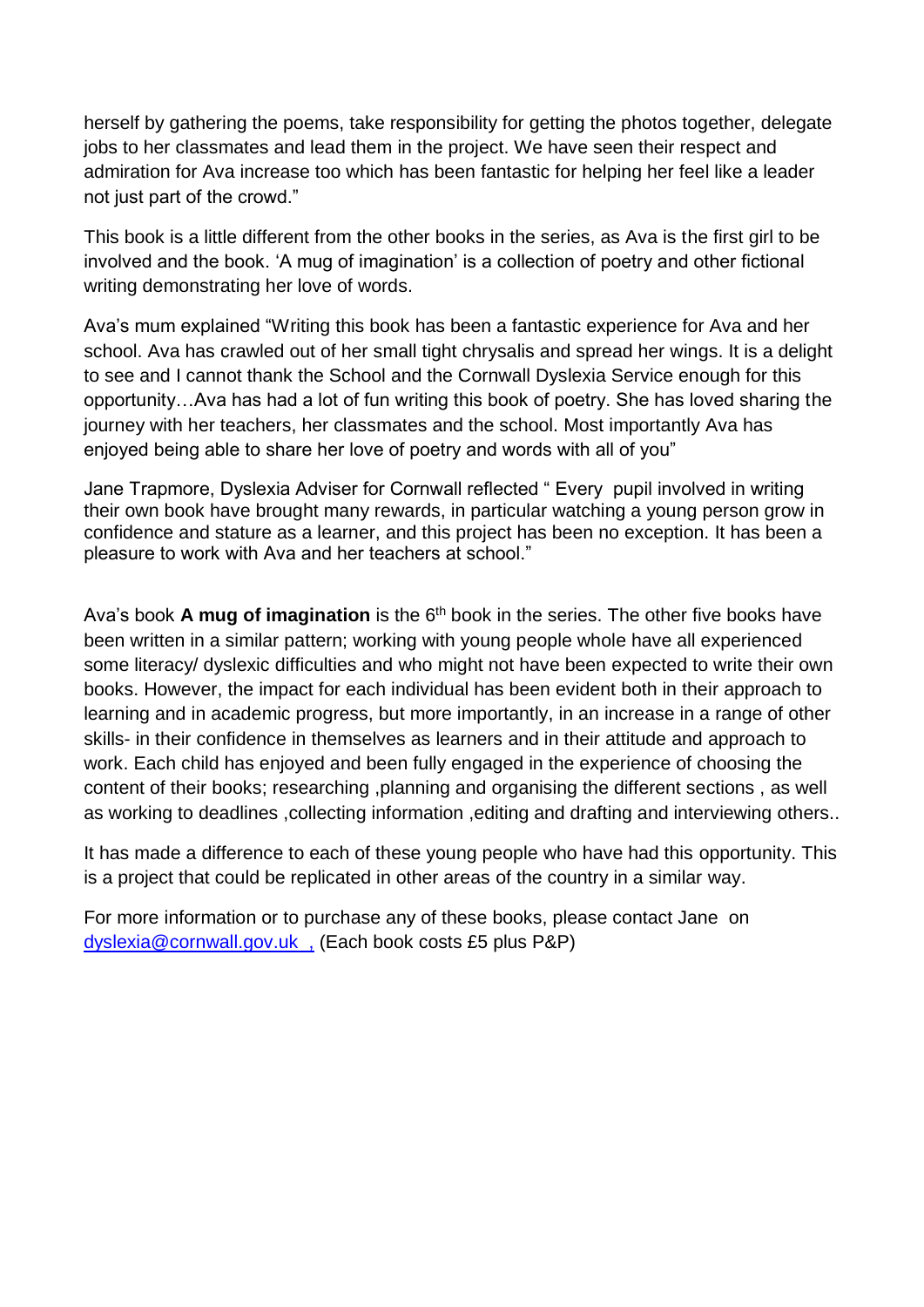The 6 books in the series...